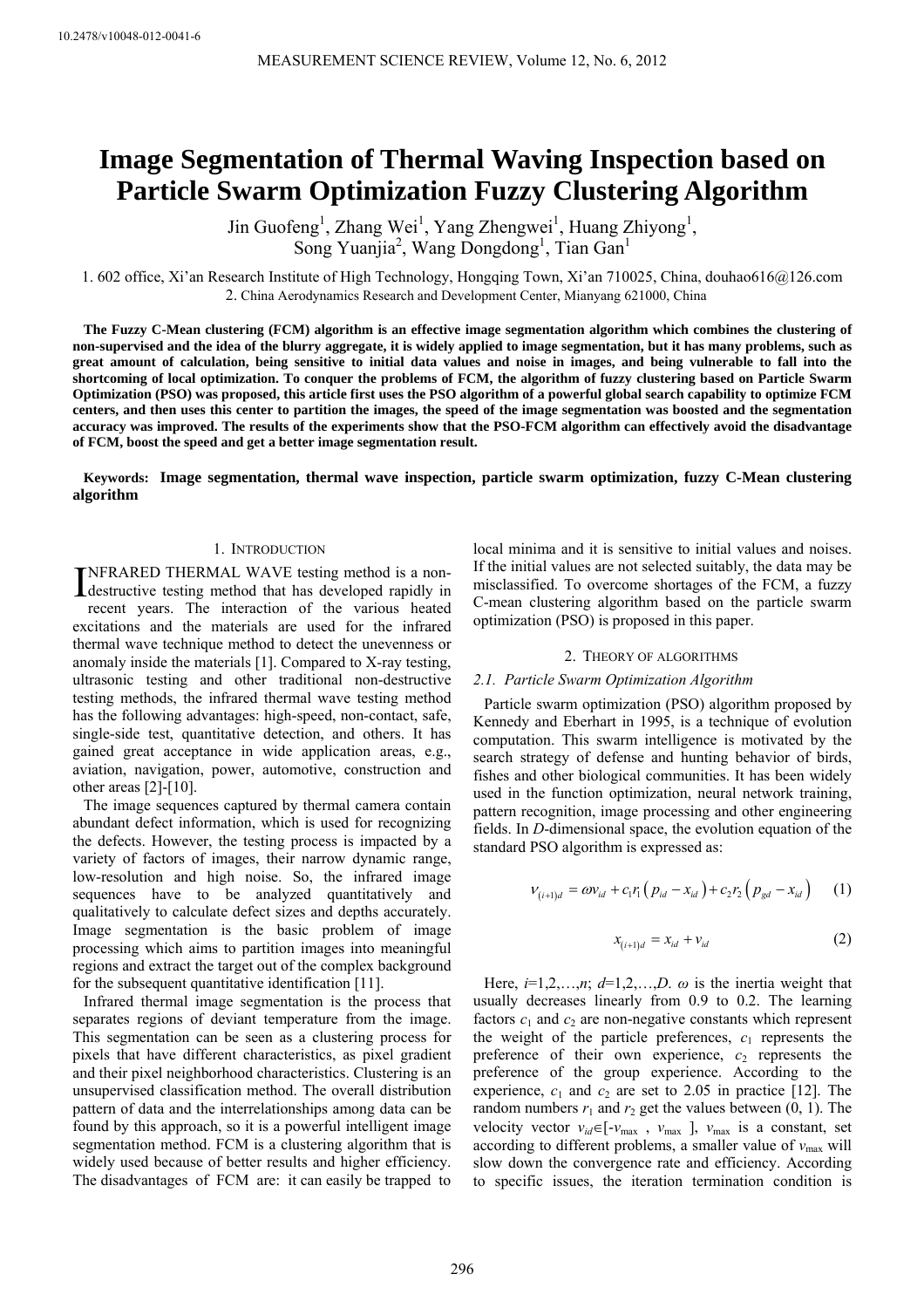generally chosen as the maximum number of iterations, or it can be set as the particle swarm best position satisfying the minimum threshold scheduled.

## *2.2. Fuzzy C-Mean Clustering Algorithm*

Clustering is an unsupervised method of machine learning which does not have any prior understanding about the distribution of the data. It is a process that assorts the objects into groups (called clusters), so that the objects in the same clusters are more similar (in some sense or another) to each other than to those in other clusters. FCM was advanced on the hard C-means (HCM) algorithm. Based on the least square principle, the clusters of data field were obtained by applying the iterative method to optimize the objective function.

Basic principle of the FCM that partitions the target data set *X* (with *n* samples) into classes *c* (where  $2 \le c \le n$ ) is to find the membership function  $(u_{ij})_{c \times n}$  and the center B=( $v_1$ ,  $v_2, \ldots, v_c$  of all *c* classes to search for a minimum of the given objective function that is expressed in the form:

$$
J = \sum_{i=1}^{c} \sum_{j=1}^{n} (u_{ij})^{m} d^{2} (x_{i}, x_{j})
$$
 (3)

Here,  $m \in [1, \infty)$  is the weight index, a constant that controls the degree of fuzzy clustering results.  $d(x_i, x_j)$  is the Euclidean distance of the *j-th* sample to the *i-th* class.

When

$$
\sum_{i=1}^c u_{ij} = 1
$$

according to the Lagrange multiplier method, the necessary conditions of the objective function taking the minimum are expressed as:

$$
u_{i_j} = \frac{1}{\sum_{k=1}^{c} \left[ \frac{d_{ij}}{d_{kj}} \right]^{\frac{2}{m-1}}}
$$
(4)

$$
v_i = \frac{1}{\sum_{j=1}^n (u_{ij})^m} \sum_{k=1}^n (u_{ik})^m x_k
$$
 (5)

If the data set *X*, the number of clustering categories *c* and the weight index *m* are known, the best classification matrix and the cluster centers are expressed by the above two equations.

The efficiency indicator *PBMF* is chosen to evaluate the effect of the clustering results, which is the maximum index of the optimal number of the clusters; the greater its value, the better the clustering results. It is defined as [13]:

$$
PBMF\left(c\right) = \frac{1}{c} \times \frac{E_1 \max_{i,j} \|v_i - v_j\|}{\sum_{i=1}^{c} \sum_{j=1}^{n} u_{ij}^m \|x_j - x_i\|}
$$
(6)

where  $E_1$  is a constant associated with the data sets; *m* is the ambiguity;  $x_i$ ,  $v_i$ ,  $u_{ij}$  represent a single sample, the center vector of a cluster and an element of the plotting matrix, respectively.

#### *2.3. Principle of the FCM based on PSO*

When FCM is applied to image segmentation, the gray histogram of the image is used to substitute the sample data to reduce computation and to increase the speed level [14]- [15]. The objective function of the fast FCM based on the gray histogram is defined as:

$$
W_m(U,V) = \sum_{j=0}^{L} \sum_{i=1}^{C} (u_{ij})^m (d_{ij})^2 h(j)
$$
 (7)

where  $h(i)$  is the grav level histogram of the obtained image, *j* denotes a level of the gray scale,  $j=0-L, L$  is the maximum level. *uij* is the membership of the *j-th* gray level in the *i-th* class,  $d_{ij}$  is the distance of the *j-th* gray level to the *i-th* class, which is defined by  $(d_{ij})^2 = ||j - z_i||^2$ ,  $z_i$  is the gray value of the *i-th* cluster center.

When the FCM-PSO is applied to image segmentation, each pixel in the image is evaluated by fitness function, defined as:

$$
f(x_i) = \frac{\lambda}{W_m(U, V)}
$$
 (8)

Here,  $\lambda$  is a constant,  $W_m(U,V)$  is the sum of the total between-class dispersion number. The smaller the  $W_m(U,V)$ , the better effect of the cluster, the higher individual fitness.

The implemented steps of the algorithm are:

Step 1: Initialize the particle swarm parameters. Given the fuzzy index  $m$ , the population size  $n$ , the learning factors  $c_1$ and  $c_2$ , the inertia weight  $\omega_{\text{max}}$  and  $\omega_{\text{min}}$ , the maximum number of iterations *Imax*, the number of the classification categories *c*. Then, select the initial cluster center of the *c* sample points randomly, calculate the membership matrix composed of a particle from the cluster center, and initialize the particle velocity. Finally, *n* particles were produced after *n* times computation.

Step 2: Initialize the cluster parameters. Set the number of fuzzy index *m*, the initial number of clusters *c*, the maximum number of clusters *cmax*, and the threshold *e*.

Step 3: Calculate the degree of membership and membership matrix. According to the basic steps of the clustering algorithm, calculate the new cluster center and the corresponding membership matrix by (4) and (5). The calculated results form a particle.

Step 4: According to (8) evaluate the sufficiency of the particles, then track and record the extreme value of each individual particle and the global extreme of the particle swarm. Update the position and the velocity of the particle using  $(1)$  and  $(2)$ .

Step 5: Recalculate the degree of membership and membership matrix. For the new particle obtained from the particle swarm, calculate the membership matrix of its corresponding cluster center.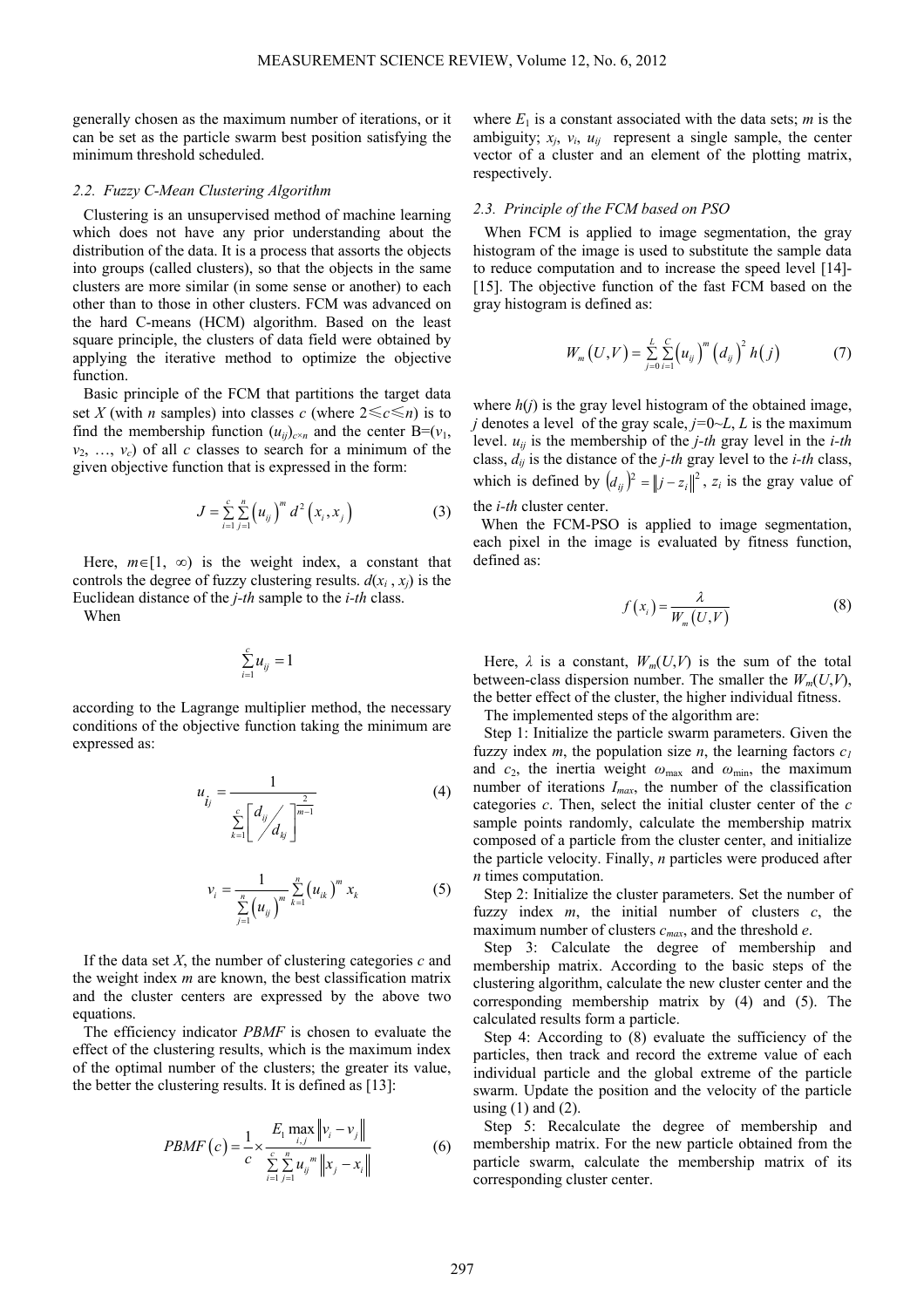Step 6: Determine whether the iteration termination conditions meet the requirements. If the iterated result is satisfied, calculate the validity of the indicators *PBMF*(*c*) by (6), then finish the algorithm, otherwise return to step 4.

Step 7: If  $c \leq c_{\text{max}}$ , then  $c = c + 1$ , go to step 3. Otherwise continue.

Step 8: Identify the maximum value of *PBMF*(*c*), corresponding to which *c* is the optimal number of clusters, and the corresponding *U* and *V* are the optimal clustering results.

### 3. EXPERIMENTS AND IMAGE CAPTURING

The experiments were performed on the pulsed heating infrared thermal wave non-destructive test system, produced by the Thermal Wave Imaging (TWI), Inc., USA. The testing system is shown in Fig.1. Two linear xenon flash lamps were assembled as the pulsed thermal excitation device, with the maximum power output of each flash being 4.8 KJ. The type of the infrared camera is Thermal  $CAM^{TM}$ SC3000, which is produced by the FLIR Company in Sweden, and the working wave band of the thermal camera is 8~9 μm, the temperature sensitivity at room temperature is 0.02 K, the imaging camera for the 40 wide-angle lens, the testing area at a fixed distance of 42 cm is 24 cm  $\times$  32 cm.

The specimens used in the experiment are shown in Fig.2. (a) is a steel shell specimen map containing five different diameter flat-bottomed holes to simulate the debonding defect. (b) is a composite specimen, which is made of two layers of composite materials suppressed, it contains three artificial circular defects of different diameters.

The surfaces of the experimental specimens are painted with black lacquer because it can improve the emissivity and absorptivity of the specimens [16]-[17]. When testing, the frequency of IR camera was set to 60 Hz, the capturing time was set to 30 s.

The original thermal image sequences of test surfaces of the two specimens gained in the experiments are shown in Fig.3 and Fig.4, respectively, which were captured by the camera and recorded by computer. Abundant defect information is contained in thermal images. The areas of the surface temperature anomaly (hot spots) correspond to the defects in the specimen. From Fig.3, it is clearly seen that the defects appear firstly at time 0.43s, the bigger the defect, the bigger the hot spot. Along with the time, the contrast of defects and other area is growing, reaching the maximum at 4.7s. Then the contrast is dropping with the hot spots becoming faint because of the lateral thermal diffusion. At last, the surface temperature distribution becomes balanced and no defect information can be seen in the image. The smallest defect, however, is not visible at all.

Compared with the testing for steel shell, we can see from Fig.4 that the first time the defect is observed is 9.12s, and the time for the maximum temperature contrast is 11.4s. This shows that the testing for composite by the thermal wave testing method is better than for metal, because the heat conduction coefficient of composite is smaller than metal, which makes the infrared camera capture more defect information.



Fig.1. The pulsed heating infrared thermal wave non-destructive test system



(a) The steel shell specimen



(b) The composite specimen

Fig.2. Specimens of the experiment



Fig.3. Thermal image sequences of steel shell



Fig.4. Thermal image sequences of the composite material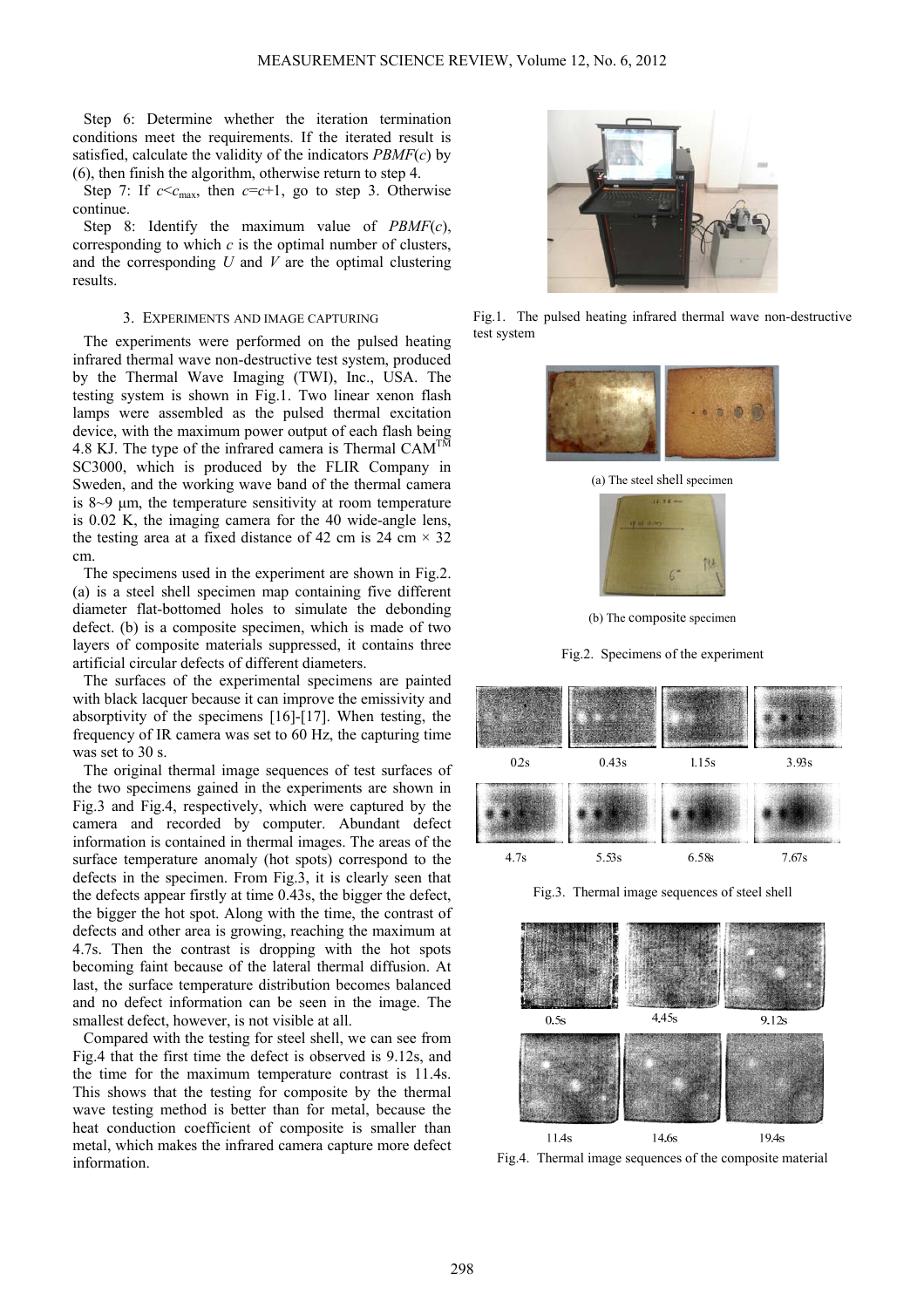#### 4. IMAGE PROCESSING

The original images are noisy, distorted and their contrast is low. In order to avoid the influence of the noise, the homomorphic filtering technique is used. The enhanced results are shown in Fig.5 and Fig.6.



(a) Original image (b) Enhanced image

Fig.5. The enhancement image of the steel shell



Fig.6. The enhancement image of the composite material

The threshold-based segmentation method, FCM clustering algorithm and the proposed segmentation algorithm are applied to the enhanced thermal images of the steel shell (490  $\times$  285 pixels) and the composite (490  $\times$  460 pixels). In the threshold segmentation, the gray levels the threshold selected were 210 and 180. The parameters of the clustering algorithm based on the PSO were set as:  $c=3$ , the population size  $n= 40$ ,  $c_1 = c_2 = 2$ ,  $\omega_{\text{max}} = 0.9$ ,  $\omega_{\text{min}} = 0.4$ ,  $m=2$ , the maximum number of iterations 500. The algorithm was implemented in MATLAB7.0. The values of cluster centers were calculated according to the obtained particle swarm algorithm for image segmentation. The results are shown in Fig.7 and Fig.8.



Fig7. Segmentation images of the steel shell



Fig.8. Segmentation images of the composite material

In order to evaluate the performance of the three algorithms, the correct segmentation rate was introduced, which is defined as [18]:

$$
accuracy = \frac{correct\ pixels}{all\ pixels} \times 100\%
$$
 (9)

The accuracy and the segmentation time of the three segmentation algorithms are shown in Table 1.

## 5. QUANTITATIVE IDENTIFICATION OF THE DEFECTS

Thermal images obtained in the detection process provided abundant information for analysis of the defects. Every image reflected the temperature field distribution of internal defects. The identification of the defects mainly includes evaluation of their type, depth, size and shape. After the process of enhancement and segmentation, the external noise and interference of the thermal wave images were eliminated. For quantitative evaluation of image segmentation, the quantitative identification of the defects was explored using regional processing. The obtained results are shown in Fig.9.

Table 1. Results of the three algorithms

| Algorithm  | the segmented images | accuracy | time/s  |
|------------|----------------------|----------|---------|
| threshold  | the steel shell      | 77.58%   |         |
|            | the composite        | 87.10%   |         |
| <b>FCM</b> | the steel shell      | 87.95%   | 72.1253 |
|            | the composite        | 93.75%   | 77.4461 |
| PSO & FCM  | the steel shell      | 95.53%   | 12.8406 |
|            | the composite        | 97.86%   | 15.7419 |
|            |                      |          |         |





(a) The image of the steel shell



(b) The image of the composite

Fig.9. The area disposal results of the segmented images

After the image processing, the defects information can be described as follows:

1. The "imview" function of MATLAB has been used to determine locations of the defects. For the image of steel shell, centers of the defects are (38, 104) (102, 105), (163, 99) and (217, 98). For the composite materials, they are (47, 66), (110, 111) and (164, 136).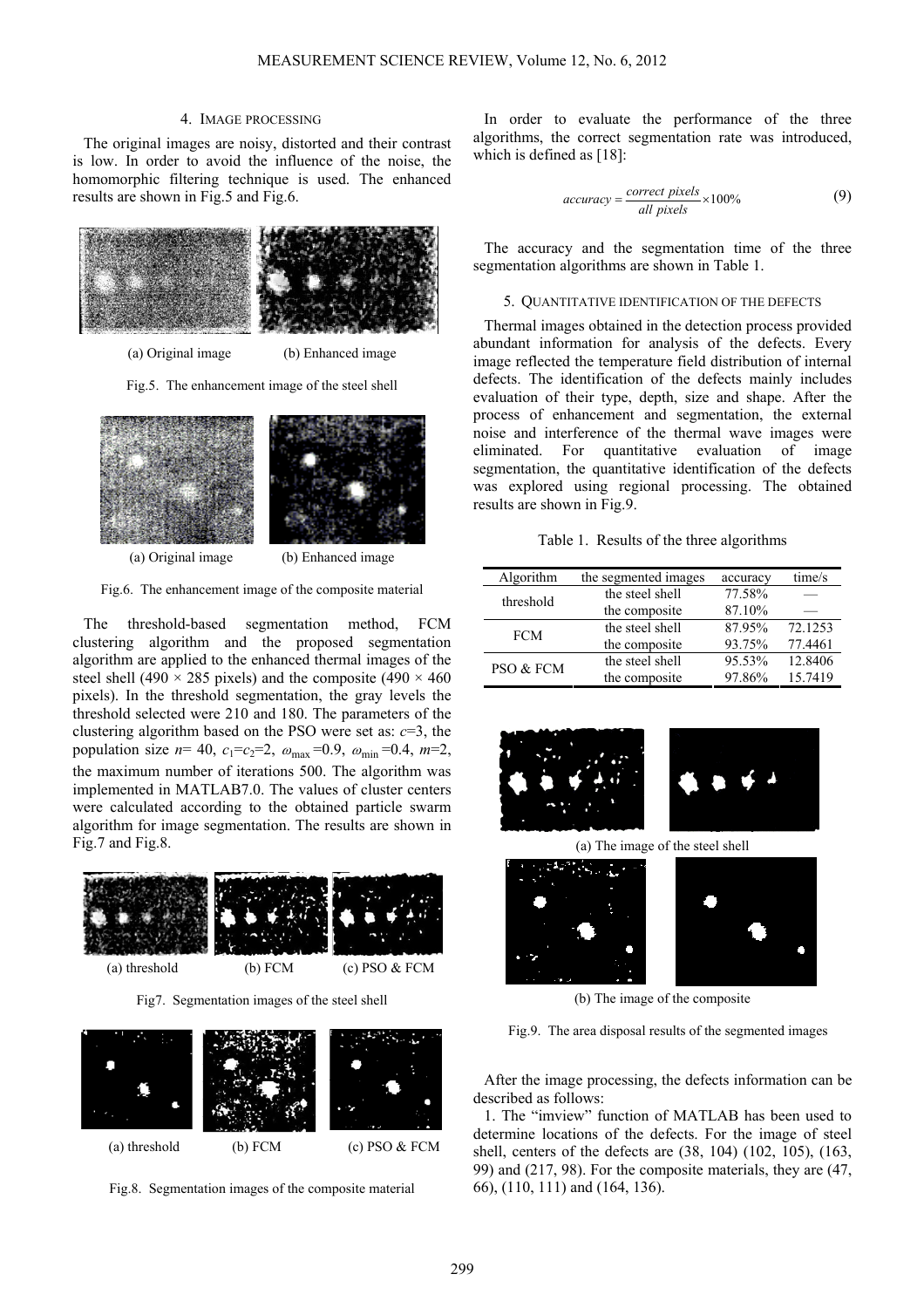2. The defects were extracted separately by the function "bwselect" of MATLAB, and then the areas of the defect (i.e., pixel size, in pixels) have been calculated by the function "bwarea". For the image of steel shell, the pixel areas are 2411.2429, 1286.1432, 780.9515 and 364.0028. The pixel areas of the composite materials are 1437.3931, 2655.6321 and 522.6321.

3. The calculated area of the defects has been obtained by the proportional relationship (in  $mm<sup>2</sup>$ ) expressed as:

$$
S'_{i} = \frac{S_{\text{totle}}}{P_{\text{totle}}} \cdot S_{i}
$$
 (10)

$$
\varepsilon_{i} = \left| \frac{S_{i}' - S}{S} \right| \times 100\% \tag{11}
$$

where  $S_i$  is the pixel area,  $S_{\text{totle}}$  is the total area of the specimen, *Ptotle* is the total pixel number, *S* is the theoretical area,  $\varepsilon_i$  is the absolute error. For the steel shell, the thermal image is 490 lines, the column is 285, so the total pixel number  $P_{\text{tottle}} = 490 \times 285 = 139650$ , and  $S_{\text{tottle}} = 255 \times 156 =$ 39780 mm2 . For composite images, the image is 490 lines, the number of column is 460, so the total pixels  $P_{\text{total}} = 490$  $\times$  460 = 225400, and  $S_{\text{tolle}} = 250 \times 250 = 62500 \text{ mm}^2$ . All the identification results are listed in Table 2 and 3.

From Table 2 and 3, it can be seen that the detection effect for the composite materials is much better than for the steel shell, and the greater the defect, the better the identified result.

Table 2. Positions and superficial characters of the steel shell

| Name            | Defect 1  | Defect 2   | Defect 3   | Defect 4   |
|-----------------|-----------|------------|------------|------------|
| Center          | (39.6102, | (102.1269, | (163.4202, | (214.1940, |
| position        | 103.7237  | 103.1750)  | 99.4397)   | 97.2587)   |
| $S_i$           | 2411.2429 | 1205.1432  | 698.9515   | 319.0028   |
| $S_i$ '         | 721.1973  | 343.2850   | 233.5808   | 108.8724   |
| S               | 706.86    | 314.16     | 176.7      | 78.54      |
| $\varepsilon_i$ | 2.03      | 9 27       | 12.67      | 15.70      |

Table 3. Positions and superficial characters of the composite material specimen

| Name            | Defect 1  | Defect 2   | Defect 3)  |
|-----------------|-----------|------------|------------|
| Center          | (47.2377, | (108.0291, | (164.1975, |
| position        | 66.0359)  | 108.8956)  | 136        |
| $S_i$           | 1437.3931 | 2655.6321  | 522.1025   |
| $S_i'$          | 398.5673  | 736.3665   | 144.7711   |
| S               | 452.39    | 804.25     | 153.94     |
| $\varepsilon_i$ | 11.89     | 8.44       | 5.95       |

## 6. CONCLUSIONS

In order to quantitatively recognize the defects of thermal wave non-destructive detection, the fuzzy C-mean clustering algorithm based on the particle swarm optimization was applied to the thermal image segmentation. The threshold segmentation method and the traditional Fuzzy C-Mean algorithm for image segmentation were applied to contrast

with the algorithm proposed in this paper, using the segmentation accuracy rate. Results show that the speed of the proposed method is five times greater than in the case of the traditional fuzzy C-means algorithm, and the algorithm proposed has the best correct segmentation rate within the three compared methods. The algorithm proposed in this paper is not sensitive to noise or local minimum. It yields accurate image segmentation, and acceptable identification errors. The Fuzzy C-Mean clustering algorithm based on the particle swarm optimization can boost the speed and it can be effectively applied to the thermal wave non-destructive detection for image segmentation.

#### ACKNOWLEDGMENTS

We gratefully acknowledge the National Natural Science Foundation of China (No. 51075390, No. 51275518) and Natural Science Basic Research Plan in Shanxi Province of China (No.2012JQ8018) for support for this project.

#### **REFERENCES**

- [1] Liu, B., Zhang, C.L., Feng, L.C. et al. (2007). Edge detection method on thermal wave images for skincore disbonds in carbon fiber reinforced honeycomb material. *Infrared and Laser Engineering*, 36 (2), 211-213, 273.
- [2] Maldague, X.P.V. (2002). Introduction to NDT by active infrared thermography. *Materials Evaluation*, 6, 1060-1073.
- [3] Yang, X.L., Jiang, T., Feng, L.C. (2009). Thermographic testing for impact damage of airplane composite. *Nondestructive Testing*, 31 (2), 120-122, 143.
- [4] Steven, M.S., Tasdiq, A., Yu, L.H. (2003). Thermographic inspection of composite structures. *SAMPE Journal*, 39 (5), 53-58.
- [5] Takahide, S., Shiro, K. (2002). Applications of pulse heating thermography and lock-in thermography to quantitative nondestructive evaluations. *Infrared Physics & Technology*, 43, 211-218.
- [6] Wang, X., Jin, W.P., Zhang, C.L. (2004). Infrared thermography NDT methods and development. *Nondestructive Testing*, 26 (10), 497-501.
- [7] Barreira, E., de Freitas, V.P. (2007). Evaluation of building materials using infrared thermography. *Construction and Building Materials*, 21, 218-224.
- [8] Marinetti, S., Vavilov, V. (2010). IR thermographic detection and characterization of hidden corrosion in metals. *Corrosion Science*, 52, 865-872.
- [9] Přibil, J., Zaťko, B., Frollo, I. et al. (2009). Quantum imaging X-ray CT systems based on GaAs radiation detectors using perspective imaging reconstruction techniques. *Measurement Science Review,* 9 (1), 27-32.
- [10] Mikulka, J., Gescheidtova, E., Bartusek, K. (2012). Soft-tissues image processing: Comparison of traditional segmentation methods with 2D active contour methods. *Measurement Science Review,* 12 (4), 153-161.